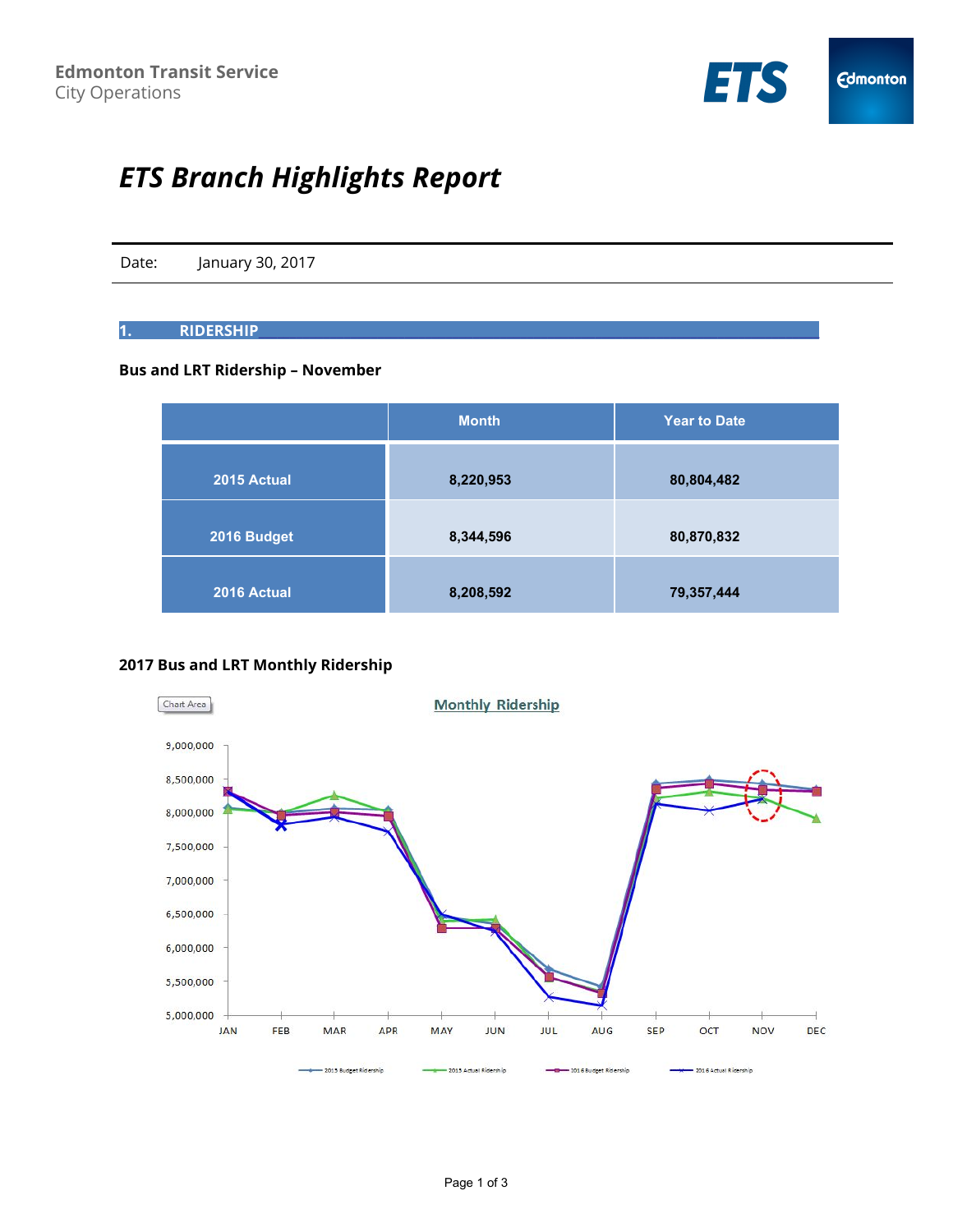#### **a. Engineering and Maintenance**

- Reliability numbers for December 2016 are escalators 85.80% and elevators 98.98%.
- For 2016 as a whole, the annual reliability numbers are:
	- Escalators 88.72%
	- Elevators 98.01%

#### **b. Business Integration**

- The Edmonton Service Centre is tentatively scheduled to open its doors to the public in February 2017. Intended to be a one-stop-shop for City of Edmonton public-facing services, the Edmonton Service Centre will be located in the new Edmonton Tower and will integrate multiple City services, including the Edmonton Transit Customer Service Centre. As part of the preparations for the closure of the ETS Customer Service Centre, the pamphlet rack in the Churchill Pedway (across from Control) will be emptied and dismantled between January 6-9. The ETS Customer Service Centre will remain in its current location in City Hall until the Edmonton Service Centre opens early next year. Click here for more details: [Edmonton Service Centre](https://www.edmonton.ca/projects_plans/edmonton_tower/service-centre.aspx)
- The 21st annual DONATE A RIDE campaign officially kicked off with a media event at City Hall on Monday, December 19. DONATE A RIDE helps thousands of low-income families improve the quality of their lives by helping them meet basic transportation needs like getting to work, school, medical and social services. ETS contributes tickets each year based on the overall population of Edmonton. This year we will contribute more than 55,400 adult tickets to kick start the campaign which will run until January 31, 2017. During the free New Year's Eve service, money collected in the fare box goes to the DONATE A RIDE program. Donations can be made:
	- through the farebox using the special envelopes on all ETS buses
	- through the ETS Online Store at takeETS.com
	- at the DONATE A RIDE kiosk on the platform of Churchill LRT Station
	- online through the DONATE A RIDE website (donatearide.ab.ca)

#### ○ [2017 ETS FARE SCHEDULE](https://www.edmonton.ca/ets/fares-passes.aspx)

As part of the 2016-2018 budget approved by Edmonton City Council in December 2015, there will be adjustments to many of the ETS fares in 2017. The new fare structure is effective for all February fare product except for:

- Youth Monthly Pass (increase effective with the September 2017 pass)
- Senior Annual Passes (increase effective with the 2017/2018 pass available for sale in March).

Beginning February 1, 2017, all ETS senior fare products (including senior tickets, senior monthly passes, and senior annual passes) will be accepted on DATS. This change gives seniors who are eligible for DATS greater flexibility with affordable fares. (Note: eligibility requirements still apply and clients must be registered for travel on DATS).

#### **c. Customer Service Development**

**○** Transit Planning has been monitoring the ridership and is planning on reallocating service from routes and corridors that attract low ridership address schedule adherence issues and routes experiencing growing ridership and overloads